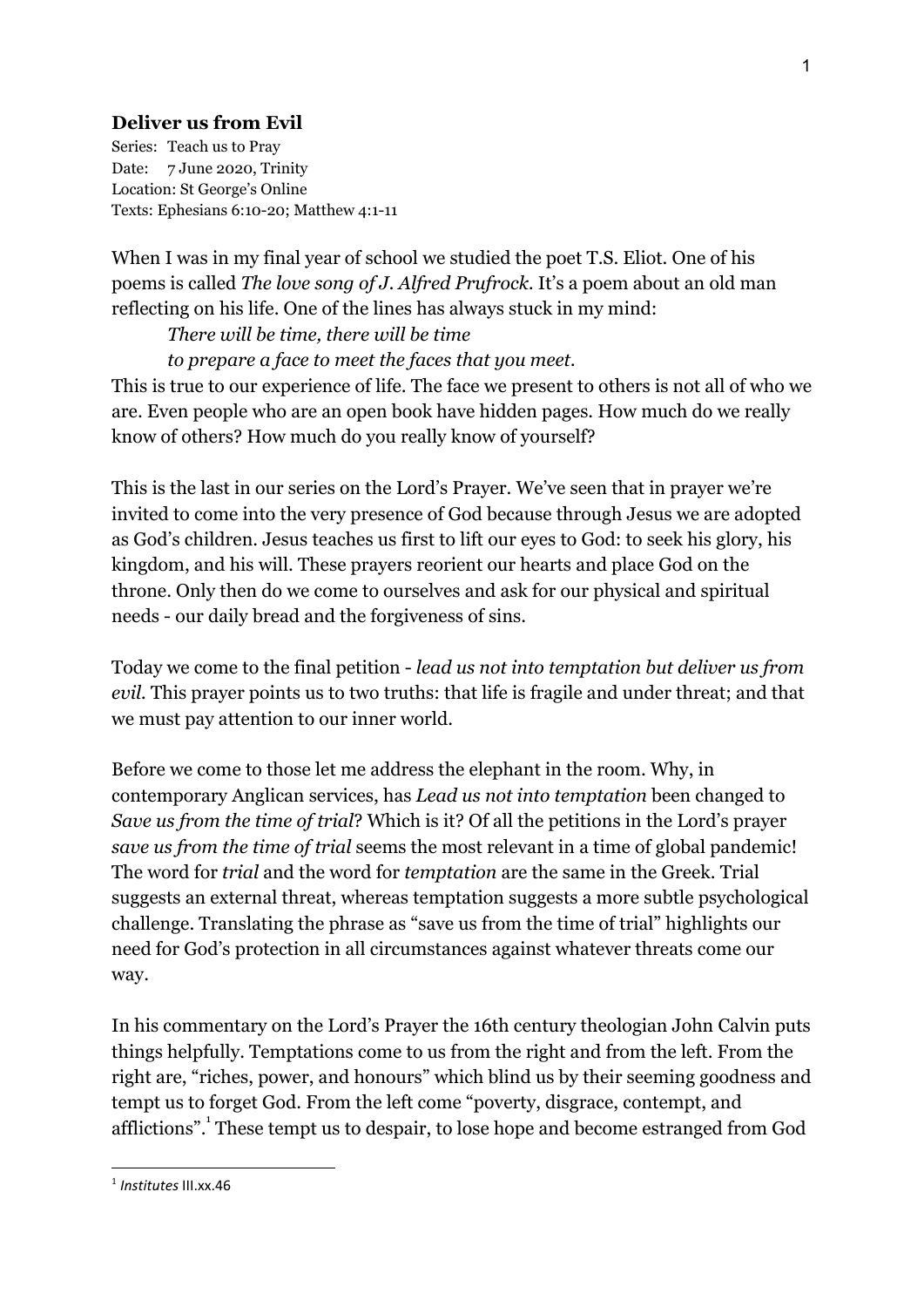in anger. The external circumstances of both prosperity and adversity bring with them their own temptations.

Calvin points to our "inordinate desires". This is what the apostle John calls "the lusts of the flesh and the eyes, and the pride of life".<sup>2</sup> What is meant by these is when our natural and good human desires go into overdrive. We don't want the gifts of God's creation in their right place. We want them too much. We want them more than God. And we're not prepared to listen when God tells us how to enjoy them. External trials of circumstances become temptations because they pull on those deep desires of our hearts.

That is why this prayer is an invitation for us to examine our inner life, our desires and motivations, our hearts. We do so from the safety of being loved children of God. We're accepted by God because of the forgiveness Jesus' death brings, not because we've got everything sorted on the outside let alone on the inside. So in prayer we can examine our hearts before God, and ask him by the power of the Holy Spirit to reorder our desires so they may align with his will.

On the other hand "Lead us not into temptation" raises the question  $-$  is this normally what God is in the business of doing – leading people into temptation? But James 1.13 says that God doesn't tempt anyone. Taken with the second half of the petition, *deliver us from evil*, this brings us to another spiritual reality: we face danger not only within, but out there. In Ephesians 6:12 we read,

our struggle is not against flesh and blood, but against the rulers, against the authorities, against the powers of this dark world and against the spiritual forces of evil in the heavenly realms.

Jesus himself spoke of the devil as a murderer, the father of lies, who wants to kill and destroy,<sup>3</sup> the Satan or Accuser, the strong man whom he had come to bind up to free those held in his power.<sup>4</sup> We tend to ignore the spiritual world in Western culture. Other cultures are much more familiar with it. The danger is that we ignore it or we think it's safe to play around with. The truth, at least according to Jesus, is that the spiritual world is real. There is a great enemy, the Evil One and his forces, who are opposed to God and would entice and deceive and enslave and ultimately destroy us.

But Christ has come to destroy the devil's work and free us from his power. In Hebrews we read,

since the children have flesh and blood, he too shared in their humanity so that by his death he might destroy him who holds the power of death—that is,

 $2.1$  John 2.16

<sup>3</sup> John 8.44, 10.10

<sup>4</sup> Mark 3.23-27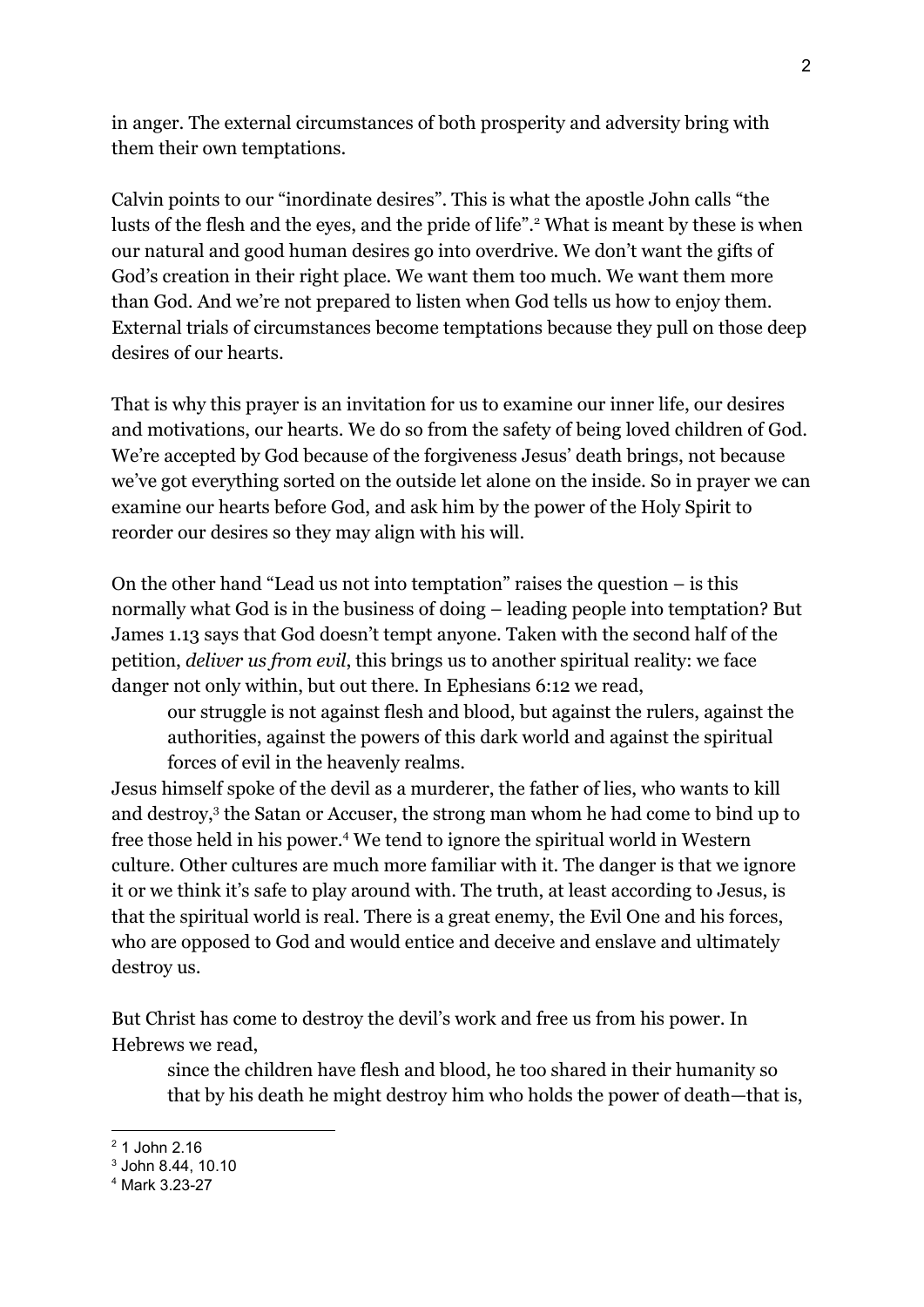the devil—and free those who all their lives were held in slavery by their fear of death.<sup>5</sup>

The cross is Jesus' great victory over Satan and the powers of darkness. And yet, while we wait for that day, we face the trials of suffering and difficulty. The devil still prowls like a lion looking for someone to devour, to use the apostle Peter's phrase. This is a normal part of life.

No temptation has seized you except that which is common to man. [Paul writes] And God will not let you be tempted beyond what you can bear. He will always provide a way out.<sup>6</sup>

Jesus shows us how we can face trials of life and the temptations they bring. Hebrews 4.15 says,

We do not have a high priest who is unable to sympathise with our weaknesses, but we have one who has been tempted in every way, just as we are - yet he did not sin.

In the wilderness, Jesus answered each temptation of the devil by quoting Scripture. The Word of God is the sword we wield to strike back at our accuser. The first temptation, "turn these stones into bread" is a temptation to use his power for his own good, to satisfy his own desires, rather than in the service of God. But Jesus instead trusts that God will provide for his deepest needs, and so all his needs. "Man does not live on bread alone, but on every word that comes from the mouth of God."

In the second temptation, as Matthew records it, Satan seeks to beat Jesus at his own game. He asks Jesus to make a great leap of faith.

"If you are the Son of God," he said, "throw yourself down. For it is written:

" 'He will command his angels concerning you,

and they will lift you up in their hands,

so that you will not strike your foot against a stone.''"

This is the temptation of religion: to make God serve you through your own piety, to make him subject to the greatness of your own faith. But Jesus instead responds with humility and obedience. "It is also written: 'Do not put the Lord your God to the test.''"

The third temptation is a challenge to Jesus' identity and calling. He is the Messiah, God's chosen king, whose calling is to rule over all kingdoms of the earth. But his crown is a crown of thorns. It is only through obedience and suffering that he will be exalted in glory. Satan offers him the easy path - "All this I will give, if you will bow down and worship me." Again Jesus answers with Scripture: "Away from me, Satan! For it is written: 'Worship the Lord your God, and serve him only.''"

<sup>5</sup> Hebrews 2.14

<sup>6</sup> 1 Corinthians 10:13